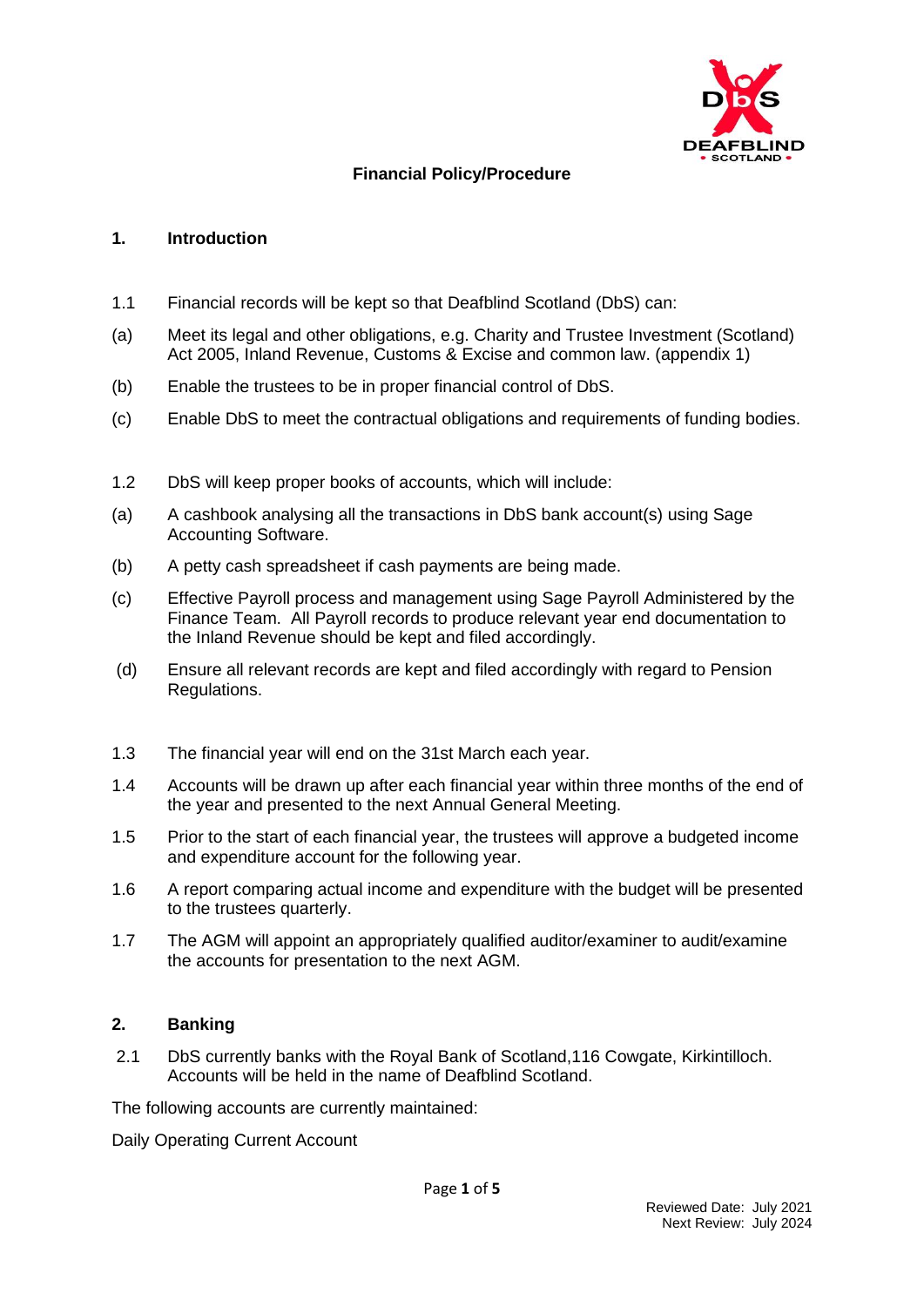

Daily Sweeping Bank Account

2.2 The bank mandate (list of people who can sign cheques on the organisation's behalf) will always be approved and minuted by the trustees as will all the changes to it:

Current signatories include:

- Chair Person
- Trustee
- Company Secretary/Chief Executive Officer Head of Finance

2.3 The charity will require to download bank statements every month and these will be reconciled with the cash book every month using Sage Accounting Software.

2.4 The charity will not use any other bank or financial institution or use overdraft facilities or loan without the agreement of the trustees.

#### **3. Receipts (income)**

3.1 All monies received will be recorded promptly and recorded within the relevant finance systems and banked without delay. DbS will maintain files of documentation to back this up.

#### **4. Payments (expenditure)**

The aim is to ensure that all expenditure is on the charity's business and is properly authorised and that this can be demonstrated. The latest approved budget provides the cheque signatories/electronic bank payments with authority to spend up to the budgeted expenditure, not beyond it.

- 4.1 The Head of Finance will be responsible for holding the cheque book (unused and partly used cheque books) which should be kept under lock and key.
- 4.2 Blank cheques will NEVER be signed.
- 4.3 The relevant payee's name will always be inserted on the cheque before signature and the cheque stub will always be properly completed.
- 4.4 No cheques should be signed without original documentation.
- 4.5 Dbs currently use Bankline for electronic banking payments, threshold for the maximum amount set before dual authorisation is required will be fixed by the Chief Executive, all other transactions above this sum will require dual authorisation by the Chief Executive and Head of Finance. The use of Royal Bank of Scotland Smart Cards are required for this function and add an extra Security Measure.

#### **5. Payment documentation**

5.1 Every payment out of DbS's bank accounts will be evidenced by an original invoice (never against a supplier's statement or final demand). That original invoice will be retained by DbS and filed. All invoices are required to be authorised by the Chief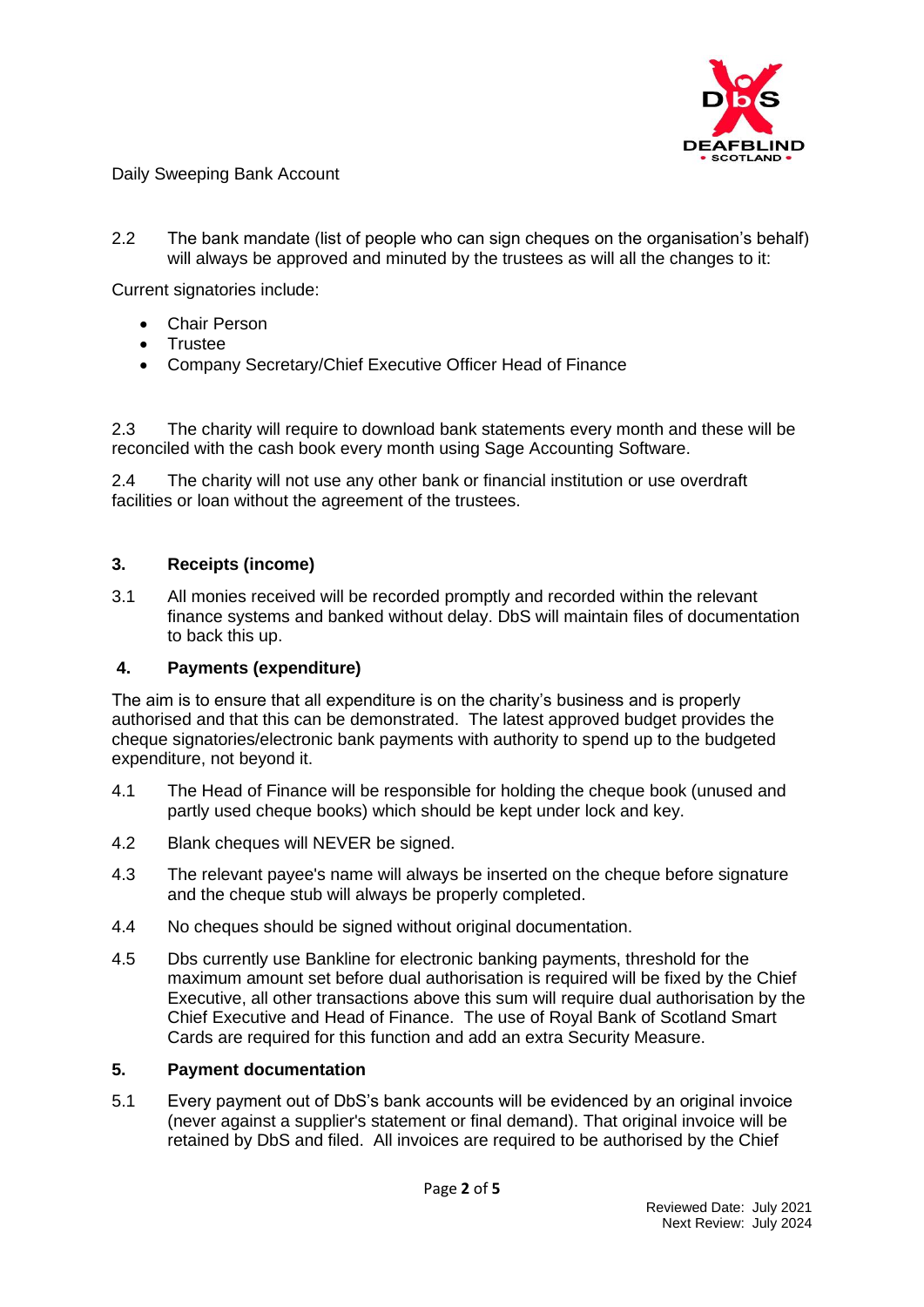

Executive. All invoices require to be stamped with relevant bank reference and noted with relevant payment i.e. Cheque, Electronic Payment Reference or Bacs.

- 5.2 The only exceptions to cheques not being supported by an original invoice would be for such items as advanced booking fees, deposits, VAT, etc. Here a purchase order requisition form will be used.
- 5.3 Wages and Salaries. There will be a clear audit trail to show the authority and reason for EVERY such payment. All employees will be paid within the PAYE, National Insurance regulations.
- 5.4 All staff appointments/departures will be authorised by the Chief Executive, recording in the HR system the dates and salary level. Similarly, all changes in hours and variable payments such as overtime etc. will be authorised by the Chief Executive.
- 5.5 Petty cash will be managed by the Head of Finance and be maintained by the Finance Assistant. Petty cash transactions must always be carried out by two staff members each checking and signing and recording the transaction using petty cash receipts. All Petty Cash receipts/payments are reconciled by the Head of Finance on a monthly basis using relevant Sage Accounting Software.
- 5.6 Expenses / allowances. DbS will, if asked, reimburse expenditure paid for personally by staff in exceptional circumstances providing:
	- Fares are evidenced by tickets.
	- Other expenditure is evidenced by original receipts.
	- Car mileage based on current DbS rate of 26p/mile.
- 5.7 Any changes received with regard to Supplier Bank Account details being amended should be checked and authorised by the Chief Executive and Head of Finance.

#### **6. Cheque Signatures and cash cards**

6.1 There should be a minimum of two authorised signatories who are not connected

(as per the definition of 'connected' in the Charities and Trustee Investment (Scotland) Act 2005).

6.2 DbS's Debit card should be used only by relevant card holders and should be authorised by Chief Executive. Head of Finance can authorise in the absence of the Chief Executive.

## **7. Other undertakings**

- 7.1 DbS does not accept liability for any financial commitment unless properly authorised.
- 7.2 All fundraising and grant applications undertaken on behalf of the organisation will be done in the name of DbS with the approval of the Chief Executive who will provide full details to the trustees' meeting.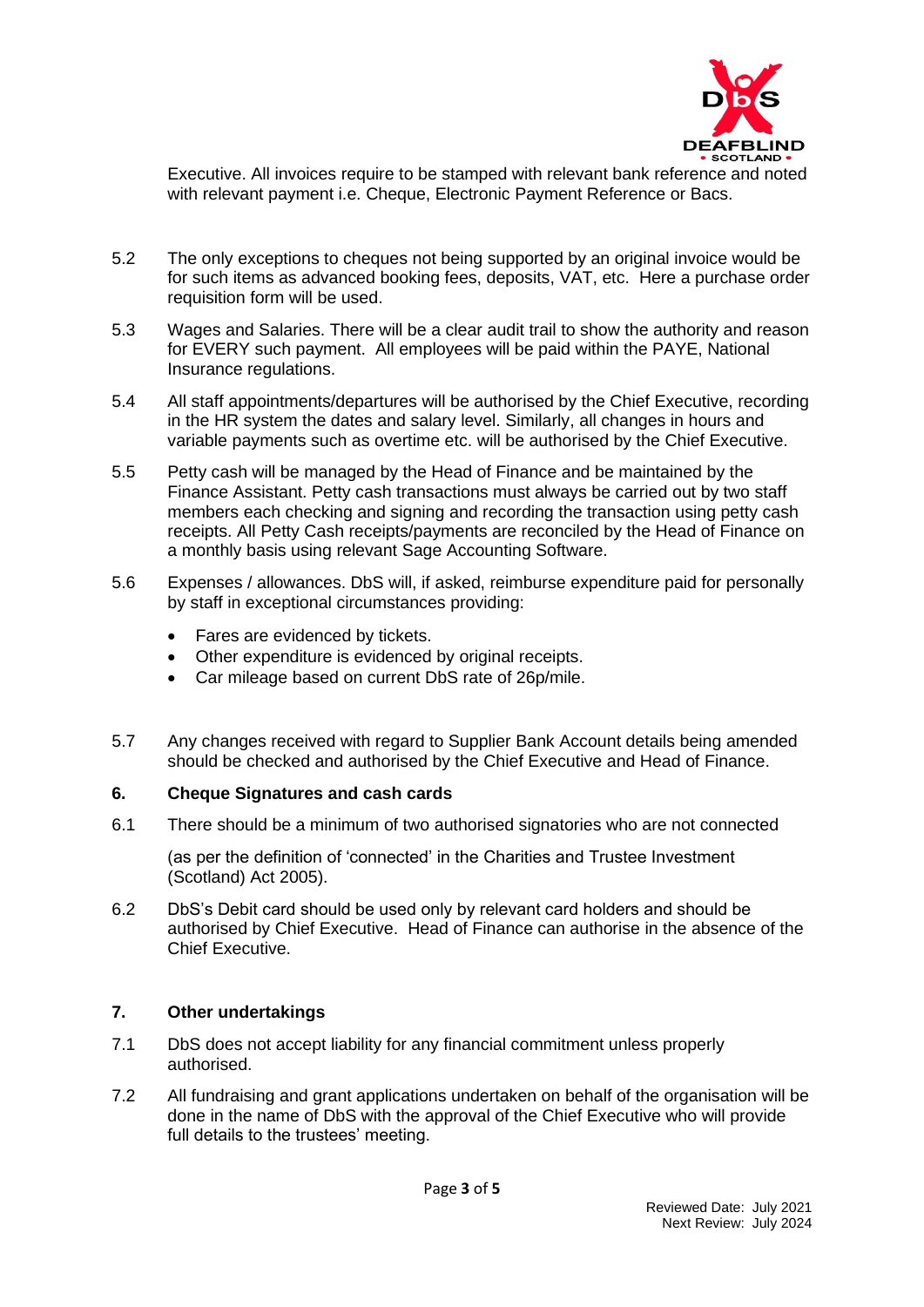

## **8. Other rules**

8.1 DbS will adhere to good practice in relation to its finances at all times, e.g. when relevant, it will set up and maintain a fixed asset register stating the date of purchase, cost, serial numbers and normal location. Additionally, DbS will maintain a property record of items of significant value, with an appropriate record of their use.